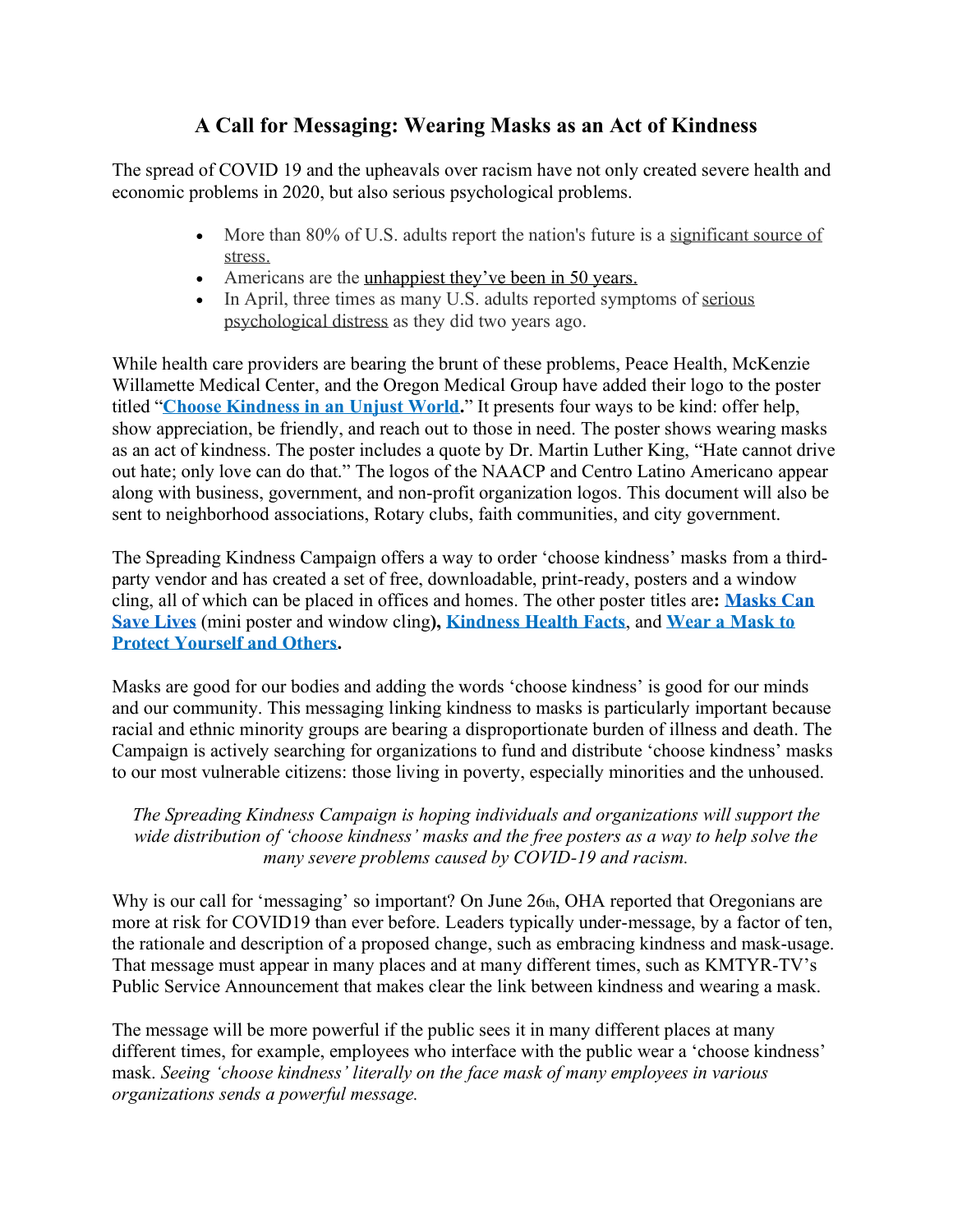# **Choose Kindness in an Unjust World**



# **"Hate cannot drive out hate, only love can do that." Martin Luther King**







McKenzie-Willamette

**United Way of Lane County** 









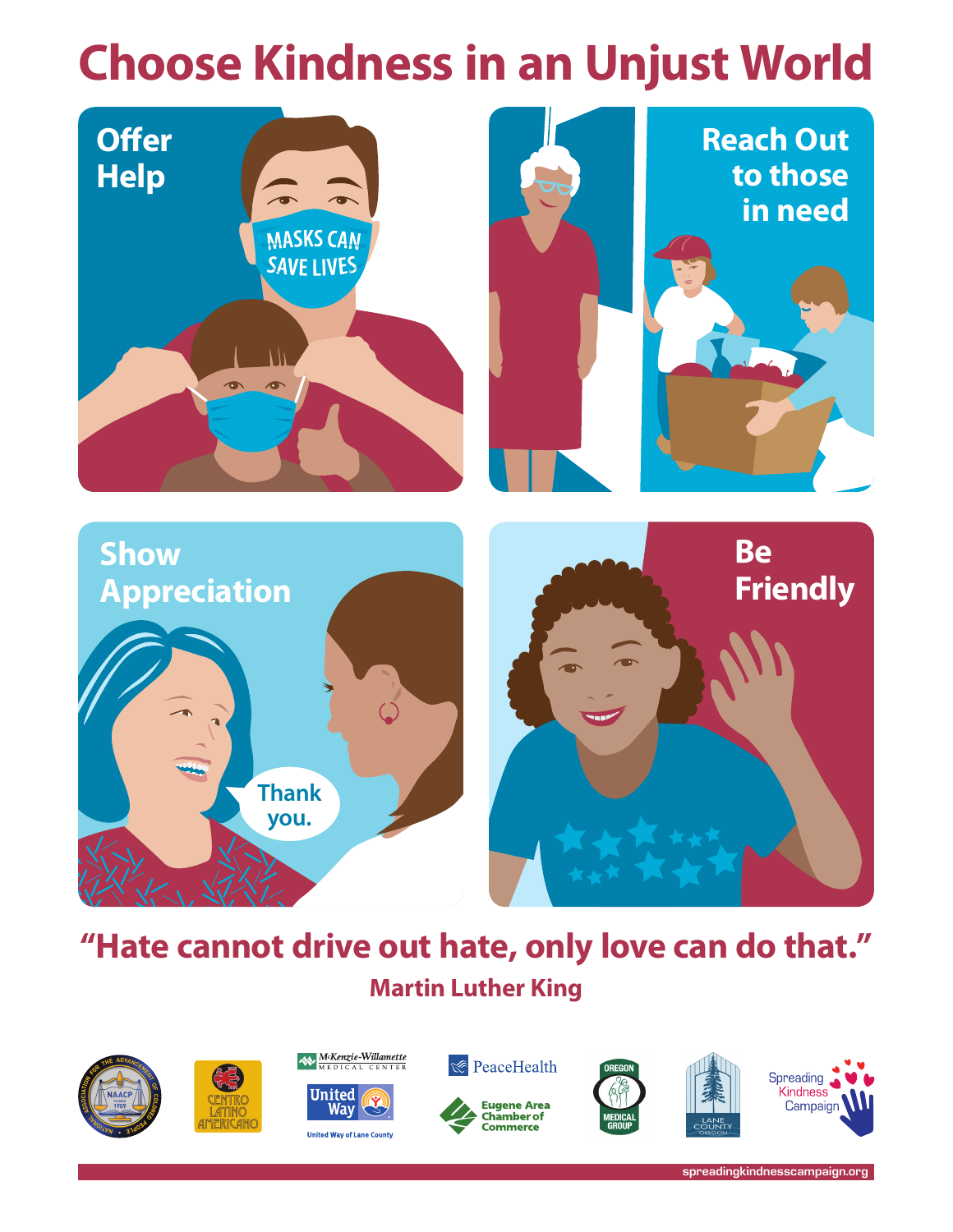

From an email update from Senator Floyd Brzezinski

We have two options for masks:



Two-layer polyester/cotton mask, with black lettering and white fabric, can be [found here](https://www.zazzle.com/choose_kindness_cotton_poly_blend_facemask_face_mask-256069973651581335) for individual purchase  $(\$17.95 + shipping)$ .



Two-layer 100% cotton mask, with white lettering on black fabric, can be [found here](https://www.zazzle.com/choose_kindness_cotton_face_mask-256109515374051590) for individual purchase (\$15.95 + shipping).

100% 4-ply cotton masks for large quantity purchases are [available here](https://www.4imprint.com/product/158533/Reusable-Cotton-Face-Mask) (minimum of 100 at \$3.79ea or \$2.99ea for 1000, plus shipping.) Contact [admin@spreadingkindnesscampaign.org](mailto:admin@spreadingkindnesscampaign.org) for information on how to insert Choose Kindness wording, a logo, or artwork on the mask.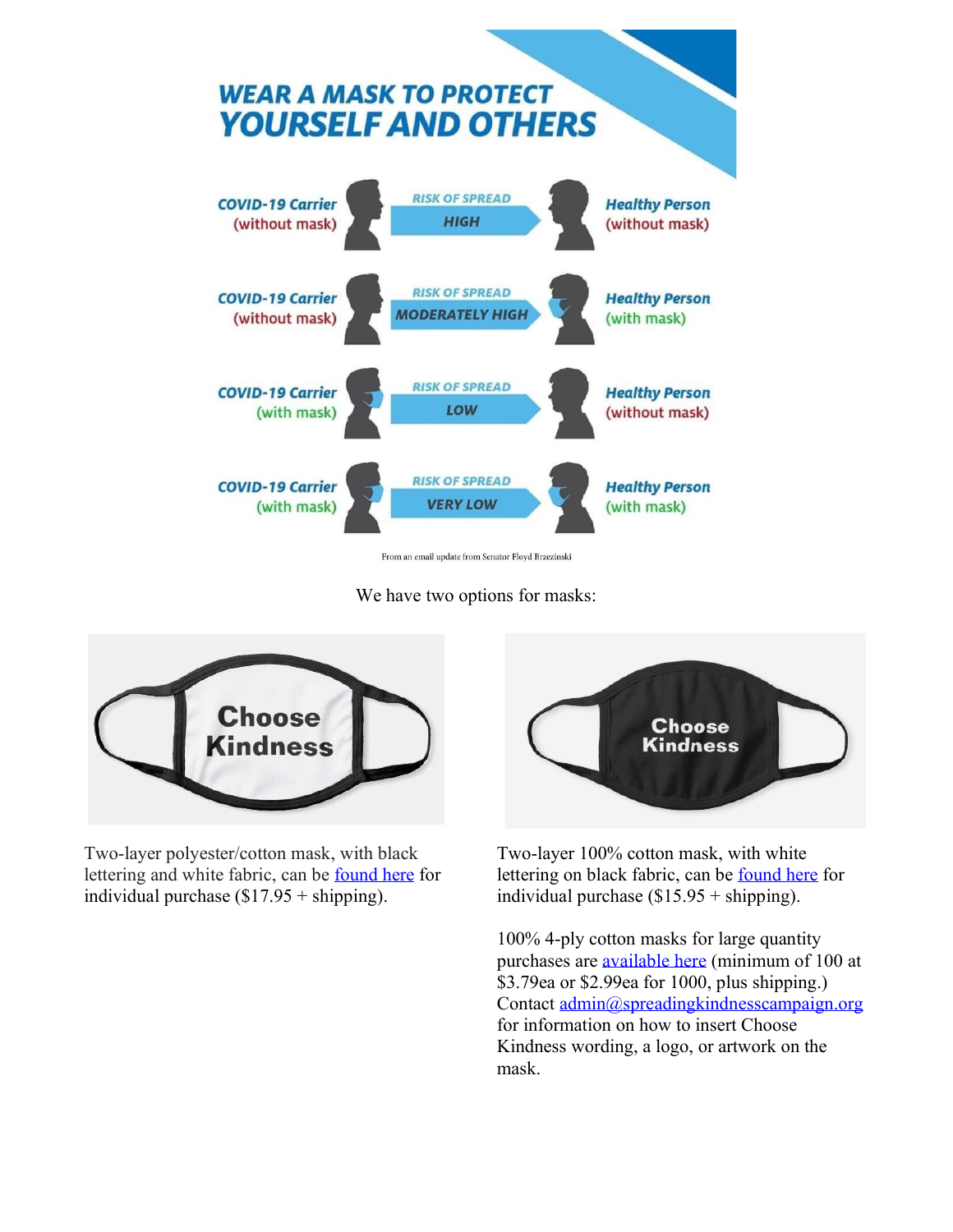

You can print this page or **order window clings** (we recommend 6x6 or larger). Download a PNG file [here.](https://drive.google.com/file/d/1XZjI0bj6SUDQMzbSQds1XSEffg36ozuO/view?usp=sharing)